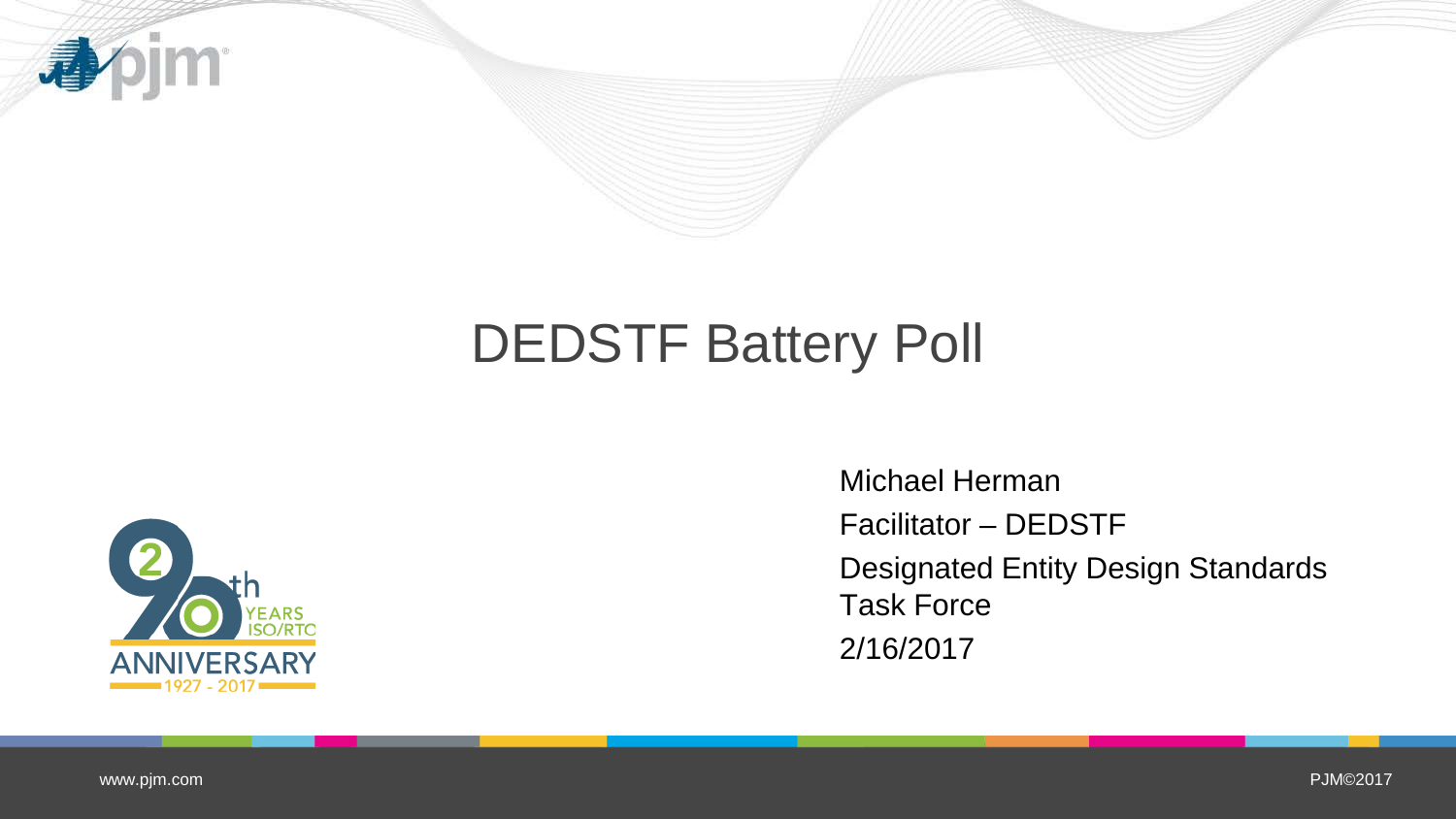

- Substation and Protection subgroups agree on all aspects of draft language except kV cutoff - 200 kV vs. 300 kV
- Poll conducted  $2/7/2017 2/14/2017$
- Focus of poll is on 200 kV vs. 300 kV cutoff

看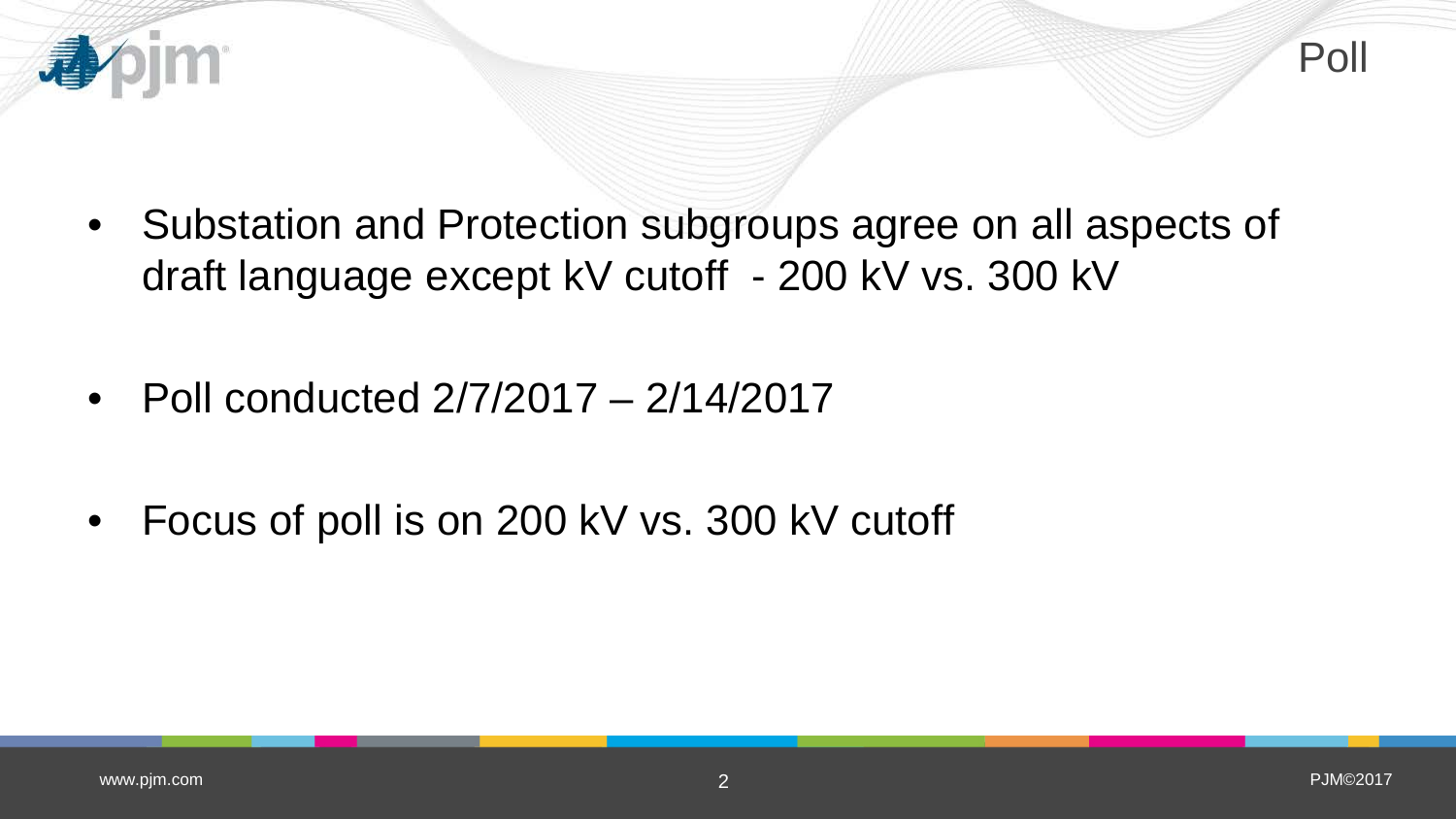

Poll Responses

- PJM received responses from 17 entities
- For the purposes of this informal poll, each entity, regardless of affiliation or sector was given 1 vote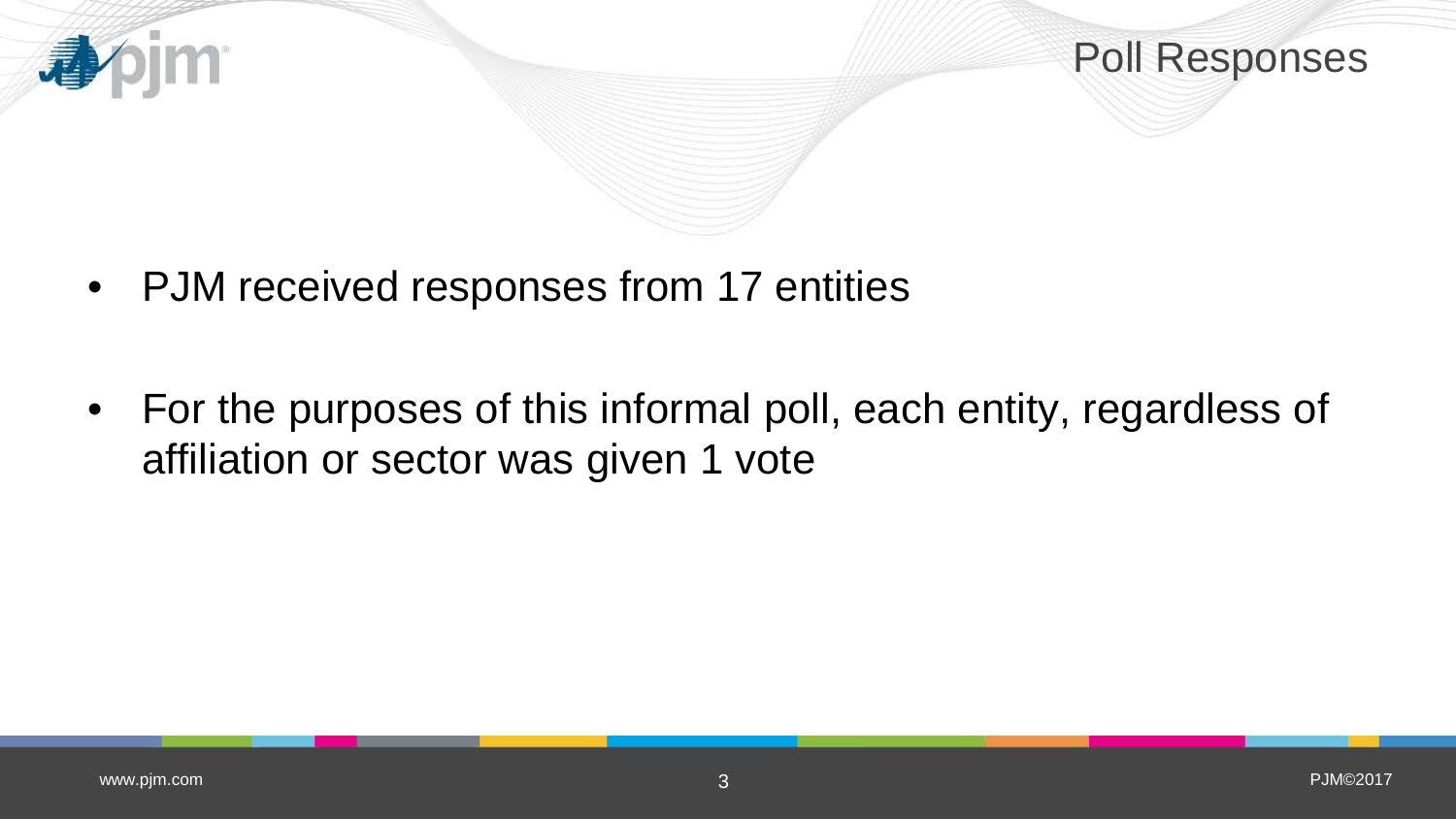

The requirements mentioned below are for stations whose purpose is not intended to support 1. distribution reinforcements as classified by FERC. Stations 200kV and above whose configurations are designed to reinforce the flow of power on the transmission system, must follow the requirements outlined below.

Separate batteries for primary and back up protection are required. Each of these batteries 2. must be fed by (1) independently supplied charger in this application.

A single battery for all other requirements is acceptable. In this application, however, the 3. battery must be supplied with two independently supplied chargers at a minimum.

- \* 1. Can you support the language above as it is written?
	- Yes
	- No

Abstain

Results:

- Yes: 52.9% of respondents
- No: 35.2% of respondents
- Abstain: 11.7% of respondents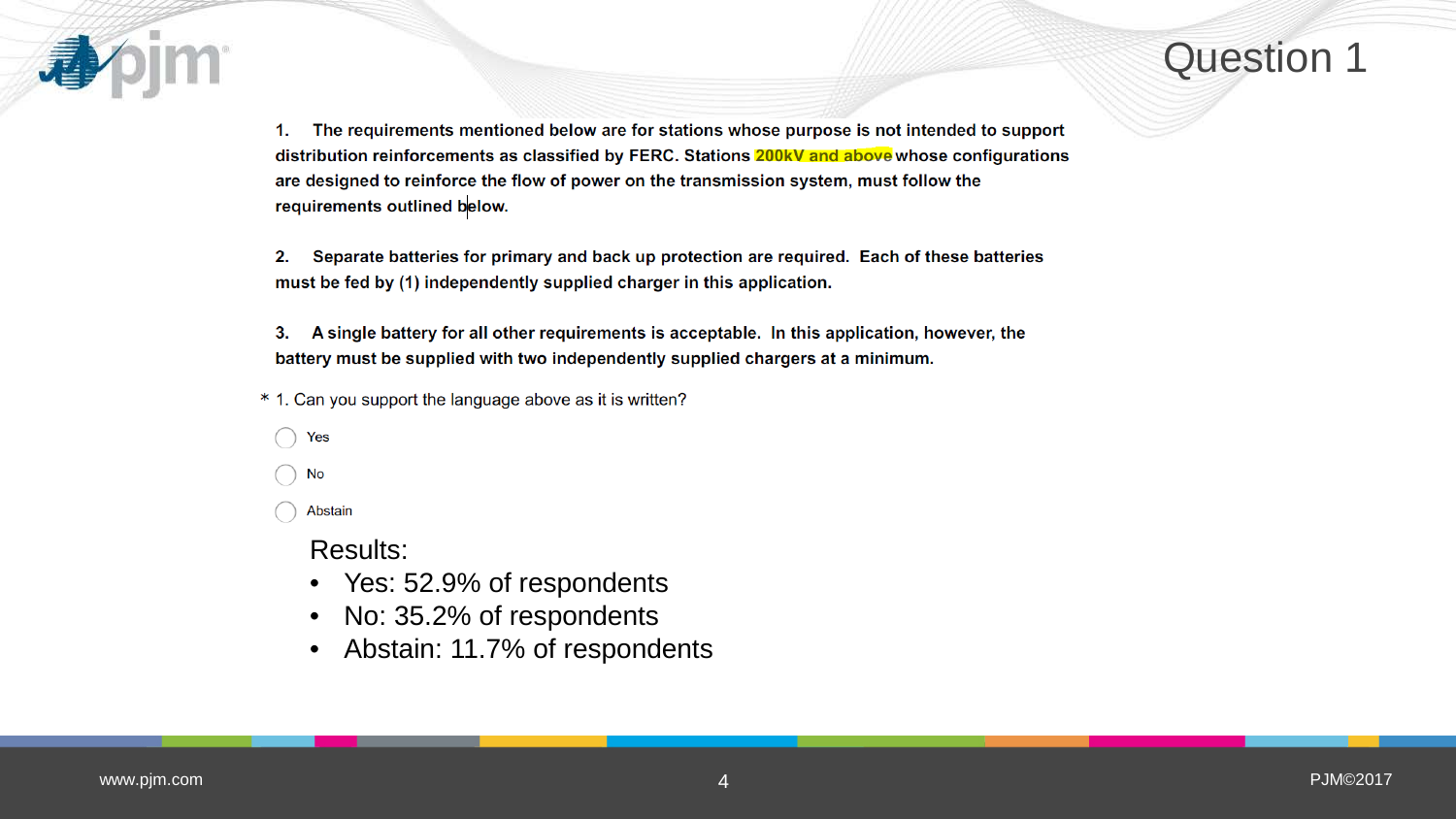

1. The requirements mentioned below are for stations whose purpose is not intended to support distribution reinforcements as classified by FERC. Stations 300kV and above whose configurations are designed to reinforce the flow of power on the transmission system, must follow the requirements outlined below.

Separate batteries for primary and back up protection are required. Each of these batteries 2. must be fed by (1) independently supplied charger in this application.

3. A single battery for all other requirements is acceptable. In this application, however, the battery must be supplied with two independently supplied chargers at a minimum.

\* 2. Can you support the language above as it is written?

Yes

No

Abstain

Results:

- Yes: 64.7% of respondents
- No: 17.6% of respondents
- Abstain: 17.6% of respondents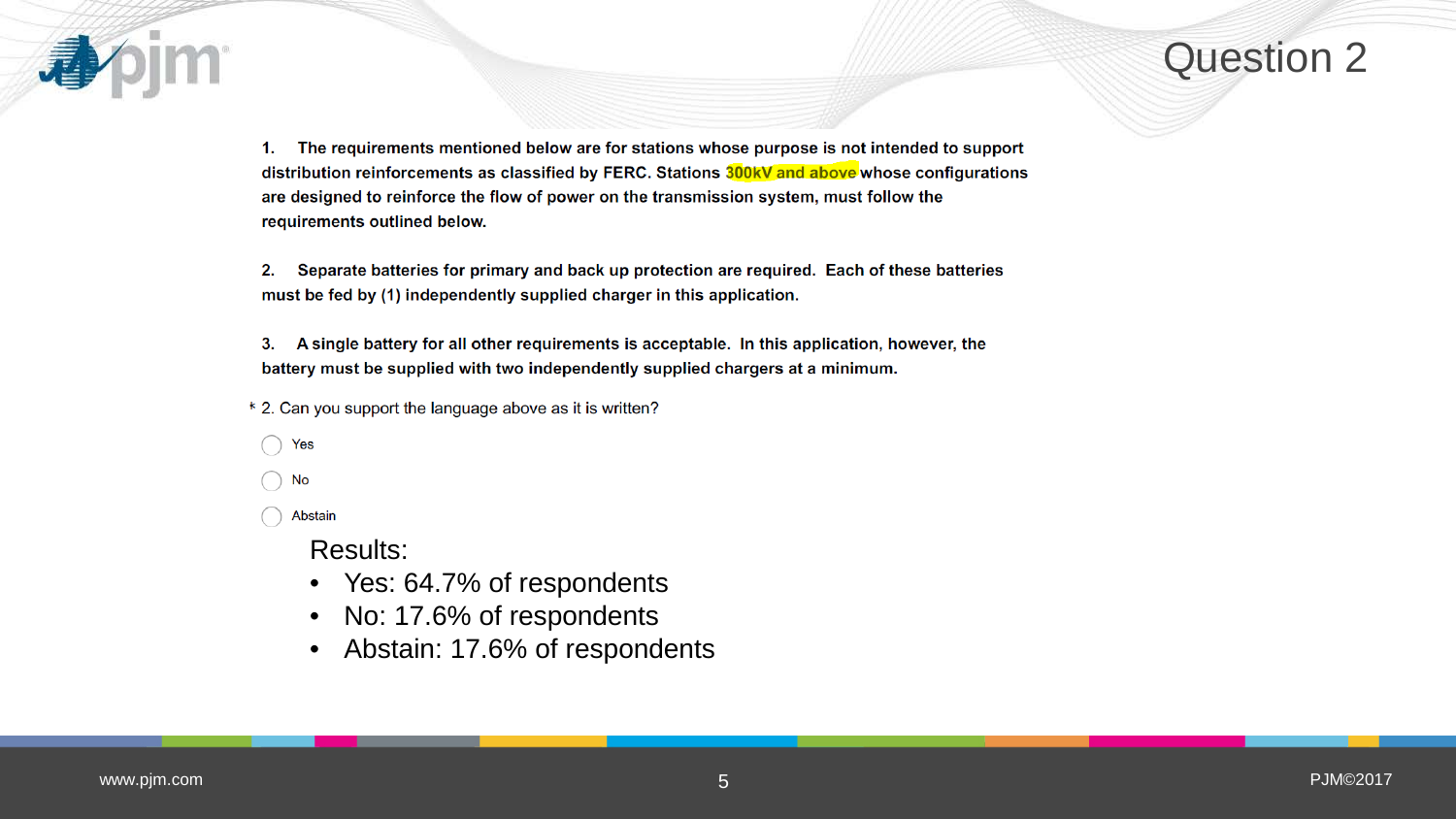



## \* 3. Do you prefer a 200kV or 300kV cutoff?

200kV

300kV

Results:

- 200kV: 43.7% of respondents
- 300kV: 56.3% of respondents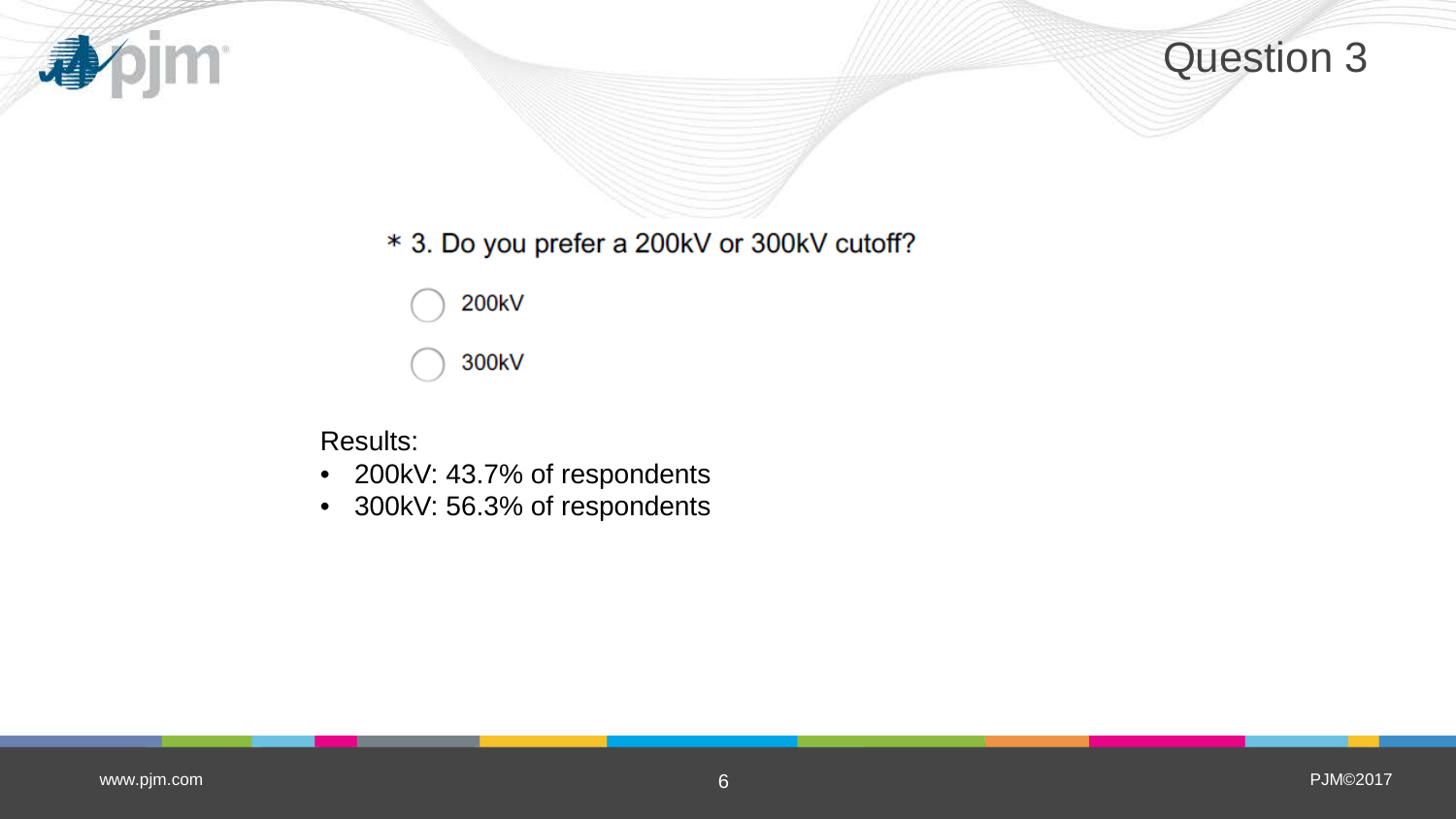



- 300 kV cutoff was preferred based on simple majority
- 82.4% were not opposed to a 300 kV cutoff
- Considering all responses (each member company gets 1 vote): 300 kV is still the preferred option
- PJM recommendation to DEDSTF Protection and Substation group:
	- Based on results of poll, 300 kV cutoff is recommended